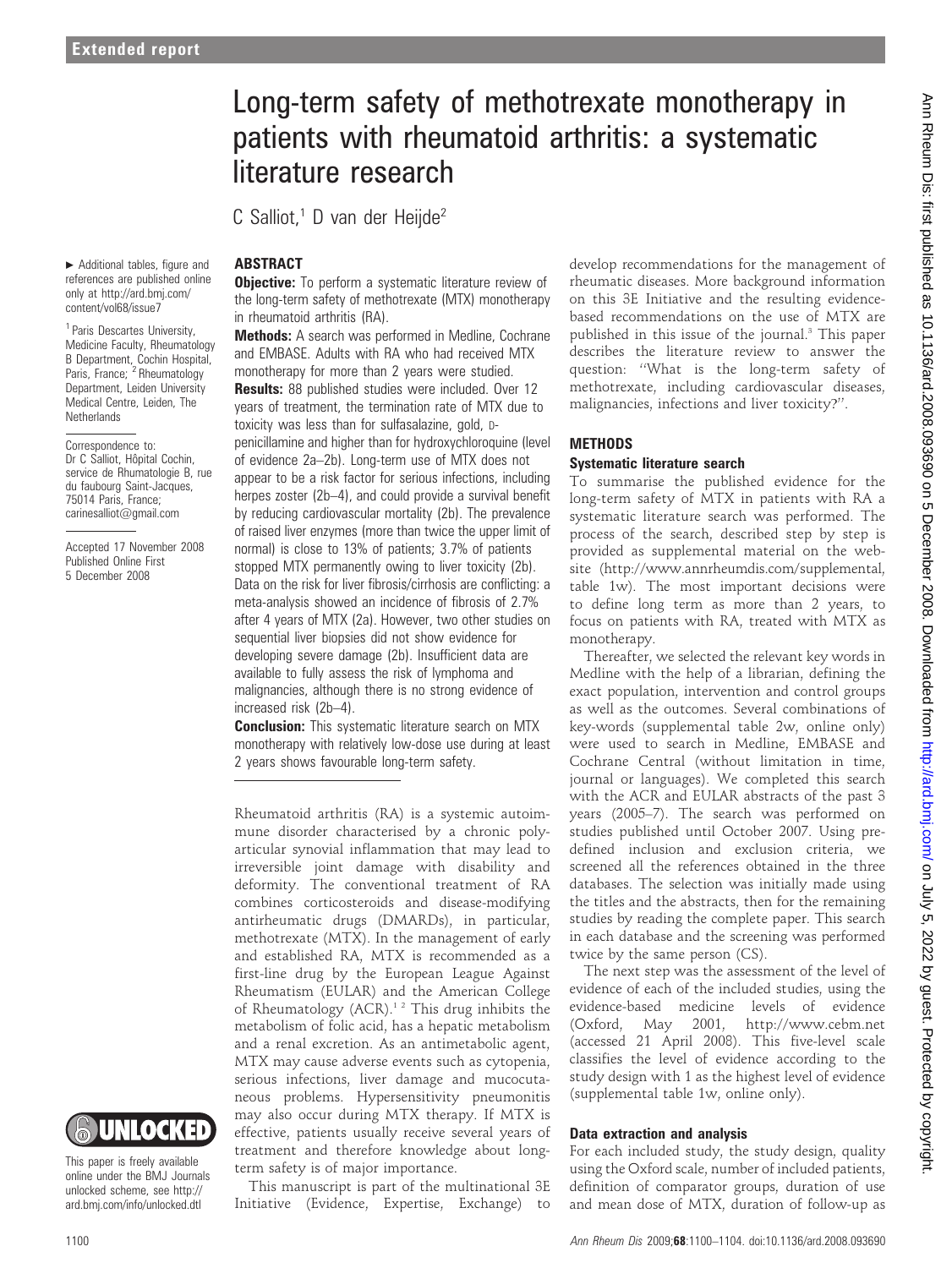well as the results expressed in incidence rates, risk (relative risk (RR) or odds ratio), incidence rate (IR) or standardised mortality rate have been described. When appropriate, we also pooled the results of the prospective cohort studies for each type of adverse event. The pooled results provided in this review are expressed as percentages of patients experiencing a particular adverse event and have been calculated as (number of new adverse events/ number of patients at risk during the follow-up) $\times100$ . The data were not sufficiently detailed to be able to calculate the events per patient per year of follow-up.

## RESULTS

#### Results of the literature search

We obtained 2574 abstracts. Based on titles and abstracts and, for some of the papers, by reviewing the full paper, we excluded 2490 published studies consistent with our predefined inclusion and exclusion criteria. The details of the selection process and the reasons for exclusion appear for each database in the flow chart (fig 1, online only).

Finally, 88 published studies and three congress abstracts (all references are listed in the online supplemental data available at http://www.annrheumdis.com/supplemental) were included for the analysis. They contain data on mortality, general toxicity, infections, cardiovascular diseases, liver toxicity, malignancies, cytopenia and pulmonary involvement. No randomised controlled trial could be included because of the ,2 years' duration of MTX treatment in randomised controlled trials. Table 3w (online only) provides the number of studies for each topic in detail, grouped according to the study design. We included two meta-analyses, 54 prospective studies and three case–control studies in our review.

#### Toxicity in general

#### Termination rates for toxicity

During up to 12.7 years of treatment, the rates of discontinuation for toxicity in the MTX groups presented as the range of the various studies (10–37%) were less than for sulfasalazine treatment (17–52%), D-penicillamine (24–55%) and gold (22– 64%) treatments, but higher than for hydroxychloroquine (HCQ) (10–14%) (table 4w, online only).

#### Adverse events

To examine the adverse events in patients receiving MTX, we retained and pooled the results from the 21 prospective studies presenting the number of adverse events (table 1). $4-24$  Thus, among 3463 patients with RA who received on average a low dose of MTX (8.8 mg/week) for a mean duration of 36.5 months, 72.9% of patients had at least one adverse event.

The most common adverse events were gastrointestinal and elevation of liver enzymes.

Kremer et al performed a long observational study (up to 104 months, mean doses of MTX between 12.4 and 14.6 mg/ week) in a small number of patients (level of evidence 2b).<sup>21-23 25</sup> At baseline, 29 patients were included and after 79 months, 20 remained in the study. The prevalence of patients who experienced side effects after 2 years of treatment was 79–85% and constant over time (up to 104 months). Gastrointestinal adverse events were the most common side effect (52–65%) and had similar incidence whatever the duration of MTX. Elevations of liver enzymes (above the upper limit of normal) occurred especially during the first 4 years of treatment (69–88%) and then decreased (25% then 15% after 79 months). The number of neurological events (headache, light headedness, fatigue, vertigo, feeling ''out of sorts'', 21–38%) and leukopenia (20–25%) also remained constant over time. Four withdrawals occurred before 53 months of treatment.

Using the ARAMIS data bank (Arthritis Rheumatism and Aging Medical Information System), Fries et al compared the toxicity of commonly used DMARDs in RA (level 2b).<sup>26</sup> They used a toxicity index computed from clinical symptoms, laboratory abnormalities and hospitalisations reported by patients, health professionals and doctors.<sup>27</sup> According to this score, HCQ was statistically less toxic than all other DMARDs, while auranofin was the most toxic. HCQ was followed by intramuscular gold and as one group closely together D-penicillamine, MTX and azathioprine. This toxicity score is not usually routinely used probably because of it complexity.

#### Methotrexate pneumonitis

According to the results from the 21 prospective studies, only 15 cases of MTX pneumonitis occurred among the 3463 patients with RA receiving MTX (0.43%) up to 36.5 months (table 1). MTX pneumonitis, considered as an acute hypersensitivity reaction, occurs early in the course of MTX, thus it does not seem to be a problem of long-term treatment by MTX.

# Cytopenia relative to long-term MTX treatment

Table 1 also shows data on cytopenia: 179 events of cytopenia in one cell line (5.2%) occurred in patients with RA receiving MTX up to 36.5 months. The rate of thrombopenia was 4.1% in a retrospective study.<sup>28</sup> Pancytopenia seems to be less common with an incidence of 0.96–1.4% in a few retrospective studies (level 4). $^{29}$ 

# Mortality in patients with RA who received long-term MTX

Table 5w (online only) gives details of the active cohort. The mortality IR of the MTX group (23 per 1000 person-years) was

Table 1 Most common adverse events (AEs) attributed to methotrexate (MTX) and permanent discontinuation due to toxicity in patients with rheumatoid arthritis (RA): pooled results from 21 prospective cohorts (level of evidence 2b)<sup>4-24</sup>

|        | <b>Patients</b> | Mean dose of<br><b>MTX</b><br>(mg/week) | <b>Mean</b><br>duration of<br><b>MTX</b><br>(months) | Number of<br>all AEs | <b>Permanent</b><br>discontinuation | Gastro-<br>intestinal | Liver     | Skin/hair | Central<br>nervous<br>system | Cytopenia | Lung      |
|--------|-----------------|-----------------------------------------|------------------------------------------------------|----------------------|-------------------------------------|-----------------------|-----------|-----------|------------------------------|-----------|-----------|
| Number | 3463            | 8.8                                     | 36.5                                                 | 2524                 | 315/3007*                           | 1065                  | 640       | 309       | 191                          | 179       | 84 (15+)  |
| Range  | $24 - 1155$     | $4.6 - 18$                              | $27 - 132$                                           | $22 - 475$           |                                     | $10 - 257$            | $0 - 122$ | $0 - 111$ | $0 - 58$                     | $0 - 27$  | $0 - 28$  |
| %      |                 |                                         |                                                      | 72.9                 | 10.5                                | 30.8                  | 18.5      | 8.9       | 5.5                          | 5.2       | 2.4(0.43) |

\*Total number of patients in studies with data available concerning permanent discontinuation of MTX.

Gastrointestinal (GI): stomatitis, ulcer, abdominal pain, GI bleed, dyspepsia, nausea, vomiting, diarrhoea, weigh loss, appetite loss; liver toxicity: increase of aspartate aminotransferase and/or alanine aminotransferase upper limit of normal; skin/hair: ulcer, pruritis, skin rash, alopecia, skin itching, moon face, eczema; central nervous system: headache, depression, blurred vision, transient ischemic attack, stroke, vertigo, lethargy, malaise, fatigue; cytopenia: haemoglobin decreased  $>$ 2 gm/dl or platelets  $<$  150 000/mm<sup>3</sup>, white blood cells <3500/mm<sup>3</sup>; lung: MTX pneumonitis (†), pulmonary dysfunction, cough and unspecified pulmonary adverse drug reactions.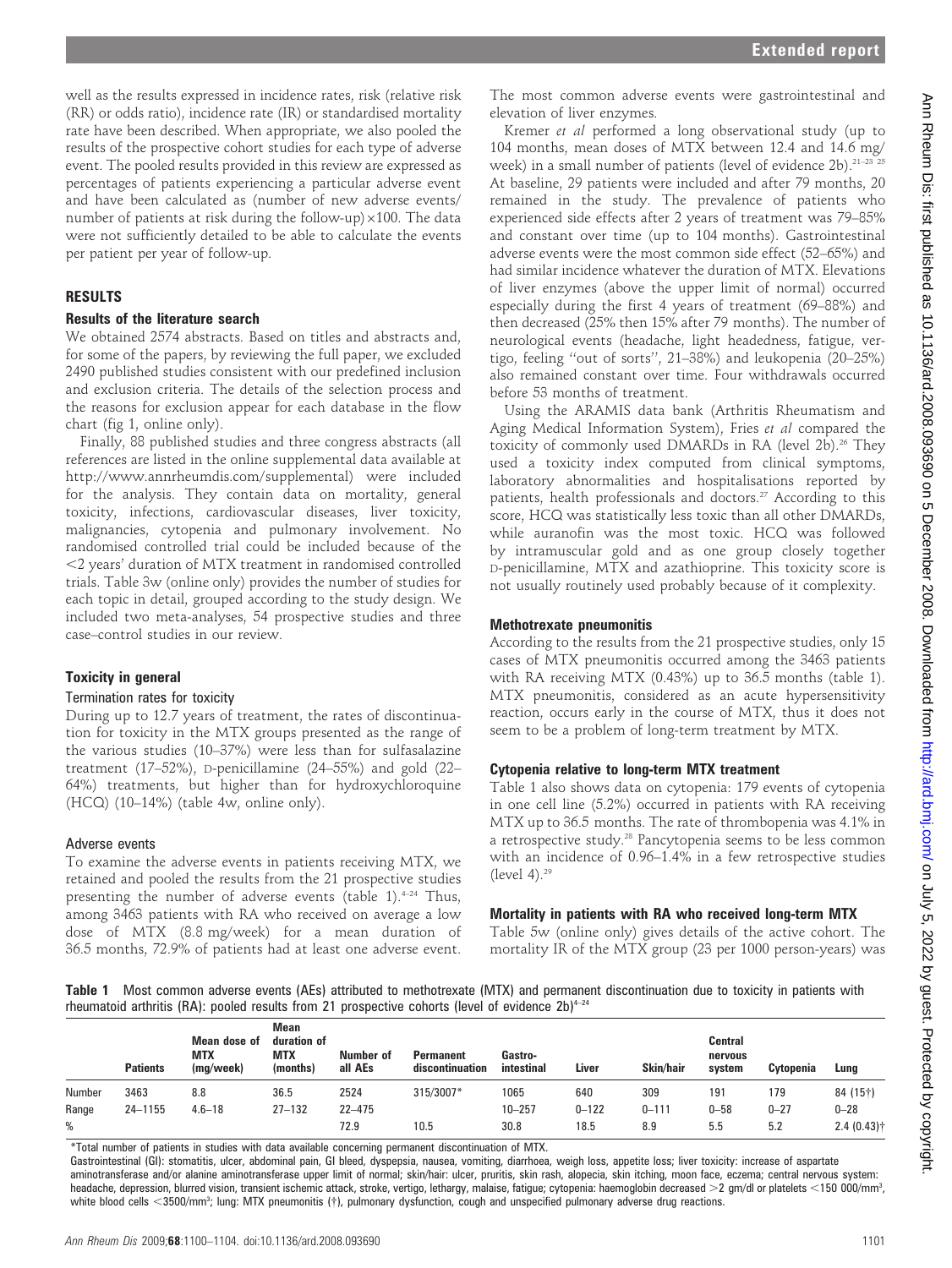| Table 2 Elevation of liver enzymes during methotrexate (MTX) treatment: pooled results of 27 prospective |  |  |  |  |
|----------------------------------------------------------------------------------------------------------|--|--|--|--|
| studies <sup>4–24 35–40</sup> (level 2b)                                                                 |  |  |  |  |

| Number of<br>patients | Mean dose of<br>MTX (mg/week) | <b>Mean duration</b><br>(months) | Abnormally high<br>ALT or AST | ALT or AST<br>$>$ 2 ULN | Permanent<br>discontinuation |  |
|-----------------------|-------------------------------|----------------------------------|-------------------------------|-------------------------|------------------------------|--|
| 3808 (16-1155)        | $10.5(4.6-18)$                | 55.8 (27-180)                    | 769 (20.2%)                   | 114/883* (12.9%)        | 66/1799* (3.7%)              |  |
|                       |                               |                                  |                               |                         |                              |  |

Results are shown as number (%) or number (range).

\*Total number of patients in studies with data available concerning permanent discontinuation of MTX.

ALT, alanine aminotransferase; AST, aspartate aminotransferase; ULN, upper limit of normal.

in line with the IR in the group not receiving MTX (26.7 per 1000 person-years). Moreover, MTX may provide a survival benefit by reducing cardiovascular mortality in comparison with patients with RA treated with other DMARDs (adjusted hazard ratio of cardiovascular mortality 0.3 (95% CI 0.2 to 0.7). However, in the retrospective cohort the RR for mortality was 3.4 in patients with RA with a history of cardiovascular diseases (CVD) starting MTX as compared with patients with RA without CVD who started MTX and patients who started other DMARDs and patients with CVD but not receiving MTX.

## Risk of CVDs in patients with RA who received long-term MTX

Two case–control studies were included to estimate the risk of CVD during MTX treatment (table 5w, online only). One study concluded that MTX is not a risk factor for CVD in patients with RA and the second study even found a reduced risk compared with patients with RA who never received MTX, sulfasalazine or HCQ.

## Infections in patients with RA receiving long-term of MTX

Table 5w (online only) summarises six studies included in the analyses. Over 3 years of treatment, 8.3% of patients had serious infections, and a large majority of infections (79%) occurred during the first 2 years of treatment. According to the studies included, MTX does not seem to be associated with a higher risk for infections, in general, or serious infections, including herpes zoster and infectious complications, after total hip or knee replacements.

# Lymphoma and malignancies

Overall, patients with RA have an increased risk of lymphoma in comparison with the general population, which is mainly related to high levels of disease activity.<sup>30</sup> A relationship between MTX treatment and the occurrence of lymphoproliferative disorders (LPDs) in RA has been topic of discussion for many years. MTX could be associated with Epstein–Barr virus-related LPD and patients with spontaneous regressions of LPD after MTX withdrawal have been described. $31$ 

The studies included in this review did not allow us to assess fully the risk of long-term MTX treatment on the occurrence of lymphoma and malignancies in patients with RA, although there does not seem to be an indication of an increased risk (table 5w, online only).

For the risk of lymphoma, most of the studies compared MTX groups with the general population and not with patients with RA who did not receive MTX. Wolfe's study is the only study providing the incidence rates of lymphoma in patients with RA with and without MTX. In the MTX group, this rate is higher than in the ''no MTX, no biological agent'' group. Unfortunately, no adjustment on RA severity was performed. Thus this higher incidence might be due to a higher severity of RA in the MTX group and not to the drug effect itself. For other malignancies, there are no data on the risk of MTX use in

comparison with patients with RA who have received other DMARDs as a control group.

# Liver toxicity in patients with RA who received long-term MTX

Elevation of liver enzymes is the second most common adverse event during MTX treatment after gastrointestinal side effects (table 2). To evaluate the incidence of elevation of liver enzymes, we pooled the results from 27 prospective studies that evaluated a total of 3808 patients with RA who received a low dose of MTX (10.5 mg/week) during 55.8 months, on average.<sup>4–24 32–37</sup> A total of 769 patients had at least one episode of elevated liver enzymes (20.2%), 12.9% had an elevation up to two times the upper limit of normal and 3.7% of patients stopped MTX because of liver toxicity.

## Liver damage evaluated on liver biopsy

One meta-analysis (table 6w, online only) provides the results of sequential liver biopsies performed systematically in patients receiving MTX. These results have to be judged with caution because these studies were all uncontrolled and some do not report baseline biopsy results. The meta-analysis suggests that 3% of patients would develop severe fibrosis or cirrhosis over 55 months' treatment with MTX, especially if they drink at least 100 g of alcohol a week (corresponding to 10 glasses a week).

In the two studies with baseline biopsies, not a single patient had evidence of severe fibrosis or cirrhosis after 4 years of treatment (cumulative dose of MTX around 2000 mg).<sup>21 38</sup>

# **DISCUSSION**

To date, this is the first review that specifically deals with the long-term safety of MTX monotherapy in patients with RA. According to the cohort and case–control studies, there is no evidence of an increased risk of CVD, mortality and infections in patients receiving MTX. Overall, although many patients experience adverse events during MTX treatment, they are generally mild and withdrawals of MTX for toxicity are less common than for most other DMARDs. The results remain inconclusive for the risk of cirrhosis and malignancies, including lymphoma.

There are challenges to the interpretation of the data as several weaknesses were apparent in the results of the systematic literature search. First, the studies were heterogeneous in their study design, the level of evidence, the type of adverse events reported, the presentation of the results as prevalence, incidence rate, RR, etc. Moreover, the control groups were not always well defined and described. Also, information on relevant data such as comorbidity, concomitant use of other drugs and folic acid supplementation were often not available. Consequently, we could only pool the results for the adverse events in general and elevation of liver enzymes from uncontrolled prospective studies. But even here, we were unable to present the occurrence of adverse events per patient per year of exposure.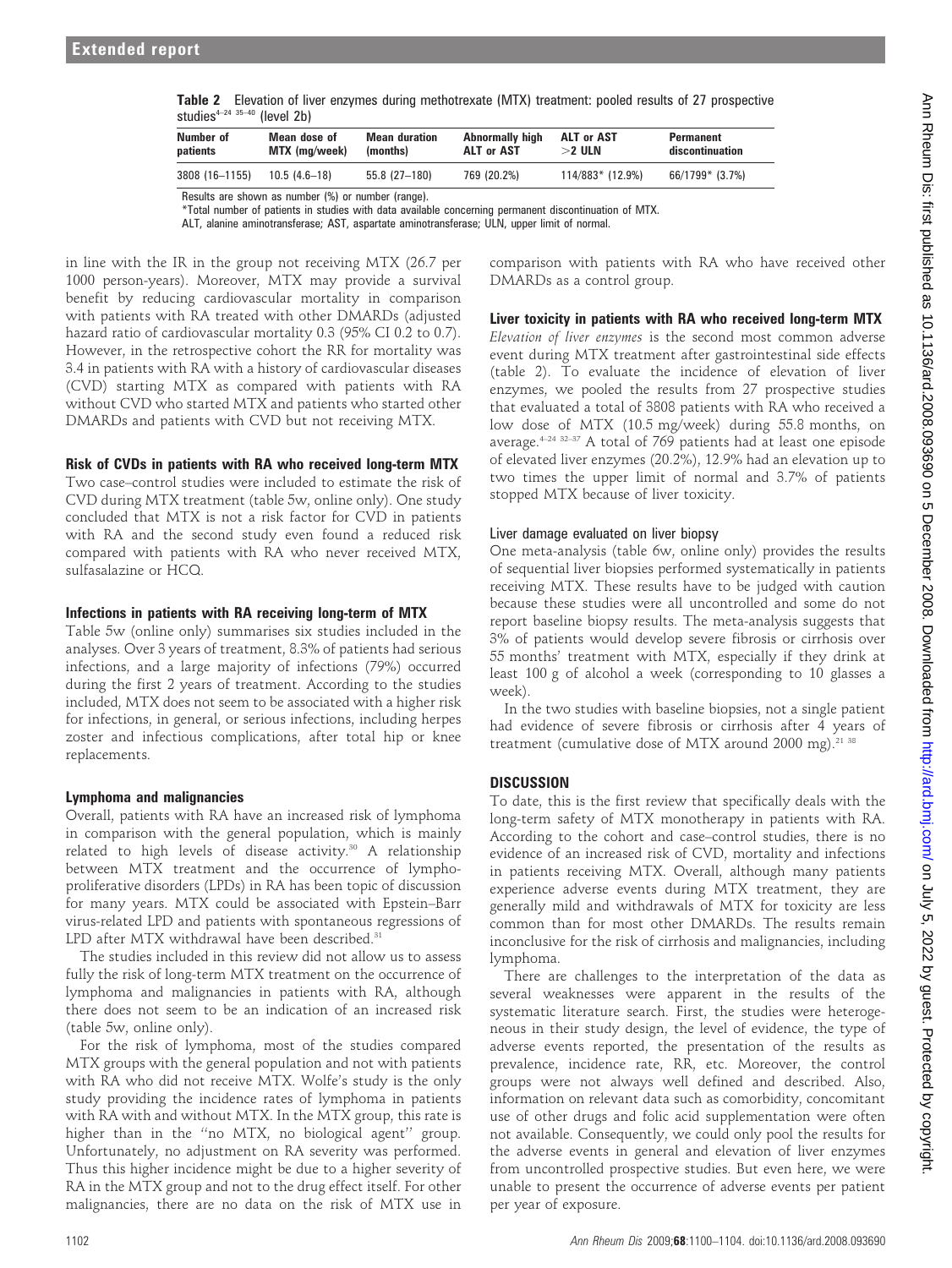Second, the focus of the systematic literature search is on use of MTX as monotherapy. This is valid but does limit the interpretation on the long-term safety of MTX in combination with other DMARDs and/or biological agents which is often the case in modern treatment of RA.

Third, the average dose of 10.7 mg/week overall in all studies, with a maximum dose of 18 mg/week in one study, is low compared with the currently recommended dose. We tried to evaluate a time trend in the dosage of MTX use but the mean dose in the studies published before 1995 was similar to the dose used in the studies published after 1995. Recent publications do include data on the use of MTX in higher dosages, but there is only information on long-term safety in one of these studies.<sup>39</sup> However, this study shows no difference in frequency and type of adverse events from those in the studies with lower dosages. But in general, the data provided in this systematic literature search relate to the long-term safety of relatively low doses of MTX.

Fourth, nowadays concomitant use of folic acid and MTX is standard treatment. Most of the studies did not report or insufficiently reported the use of folic acid. Therefore, we do not know what the role of folic acid is in the long-term safety of MTX. However, within the 3E Initiative there is a specific systematic literature search on the usefulness of adding folic acid to MTX.<sup>40</sup>

Although the data on cirrhosis and malignancies are inconclusive, the findings of this review do not suggest serious problems of toxicity with the long-term use of MTX as monotherapy with an average dose of 10.7 mg/week in patients with RA. Many patients experience adverse events, but these are usually of mild. Whether these conclusions are valid for higher doses and in combination with other DMARDs and biological agents needs to be investigated by future research. The data from this systematic literature search were used as one of the evidence-based pieces of information forming the basis for the recommendations on the use of MTX in rheumatic diseases.<sup>3</sup>

Acknowledgements: We thank Professor Maxime Dougados, Professor Loreto Carmona, Professor Claire Bombardier, Dr Wanda Katchamart, Dr Karen Visser, Dr Estebaliz Loza, Dr Juan-Antonio Martinez, Dr Judith Trudeau and the 3E scientific committee for their help, suggestions and support.

Funding: This work was supported by Abbott with an unrestricted educational grant. Competing interests: None.

#### **REFERENCES**

- 1. **Combe B,** Landewe R, Lukas C, Bolosiu HD, Breedveld F, Dougados M, et al. EULAR recommendations for the management of early arthritis: report of a task force of the European Standing Committee for International Clinical Studies Including Therapeutics (ESCISIT). Ann Rheum Dis 2007;66:34–45.
- 2. Saag KG, Teng GG, Patkar NM, Anuntiyo J, Finney C, Curtis JR, et al. American College of Rheumatology. American College of Rheumatology 2008 recommendations for the use of non biologic and biologic disease-modifying antirheumatic drugs in rheumatoid arthritis. Arthritis Rheum 2008;59:762–84.
- 3. Visser K, Katchamart W, Loza E, Martinez-Lopez JA, Salliot C, Trudeau J, et al. Multinational evidence-based recommendations for the use of methotrexate in rheumatic disorders: integrating systematic literature research and expert opinion of a broad international panel of rheumatologists in the 3E Initiative. Ann Rheum Dis 2009;68:1086–93.
- 4. Weinblatt ME, Weissman BN, Holdsworth DE, Fraser PA, Maier AL, Falchuk KR, et al. Long-term prospective study of methotrexate in the treatment of rheumatoid arthritis. 84-Month update. Arthritis Rheum 1992;35:129–37.
- 5. McKendry RJ, Cyr M. Toxicity of methotrexate compared with azathioprine in the treatment of rheumatoid arthritis. Arch Intern Med 1989;149:685–9.
- 6. Weinstein A, Marlowe S, Korn J, Farouhar F. Low-dose methotrexate treatment of rheumatoid arthritis. Long-term observations. Am J Med 1985;79:331–7.
- 7. Furst DE, Erikson N, Clute L, Koehnke R, Burmeister LF, Kohler JA. Adverse experience with methotrexate during 176 weeks of a longterm prospective trial in patients with rheumatoid arthritis. J Rheumatol 1990;17:1628-35.
- 8. **Alarcon GS,** Tracy IC, Blackburn WD Jr. Methotrexate in rheumatoid arthritis. Toxic effects as the major factor in limiting long-term treatment. Arthritis Rheum 1989;32:671–6.
- 9. Yamanaka H, Inoue E, Tanaka E, Nakajima A, Taniguchi A, Terai C, et al. Influence of methotrexate dose on its efficacy and safety in rheumatoid arthritis patients: evidence based on the variety of prescribing approaches among practicing Japanese rheumatologists in a single institute-based large observational cohort (IORRA). Mod Rheumatol 2007;17:98–105.
- 10. Weinblatt ME, Maier AL, Fraser PA, Coblyn JS. Longterm prospective study of methotrexate in rheumatoid arthritis: conclusion after 132 months of therapy. J Rheumatol 1998;25:238-42.
- 11. **Rau R,** Schleusser B, Herborn G, Karger T. Long-term treatment of destructive rheumatoid arthritis with methotrexate. J Rheumatol 1997;24:1881–9.
- 12. Schnabel A, Herlyn K, Burchardi C, Reinhold-Keller E, Gross WL. Long-term tolerability of methotrexate at doses exceeding 15 mg per week in rheumatoid arthritis. Rheumatol Int 1996;15:195-200.
- 13. Salaffi F, Carotti M, Sartini A, Cervini C. A prospective study of the long-term efficacy and toxicity of low-dose methotrexate in rheumatoid arthritis. Clin Exp Rheumatol 1995;13:23–8.
- Szanto E. Low-dose methotrexate treatment of rheumatoid arthritis; long-term observation of efficacy and safety. Clin Rheumatol 1989;8:323–20.
- 15. Hanrahan PS, Scrivens GA, Russell AS. Prospective long term follow-up of methotrexate therapy in rheumatoid arthritis: toxicity, efficacy and radiological progression. Br J Rheumatol 1989;28:147-53.
- 16. Weinblatt ME, Trentham DE, Fraser PA, Holdsworth DE, Falchuk KR, Weissman BN, et al. Long-term prospective trial of low-dose methotrexate in rheumatoid arthritis. Arthritis Rheum 1988;31:167–75.
- 17. Tishler M, Caspi D, Yaron M. Long-term experience with low dose methotrexate in rheumatoid arthritis. Rheumatol Int 1993;13:103-6.
- 18. Sander O, Herborn G, Bock E, Rau R. Prospective six year follow up of patients withdrawn from a randomised study comparing parenteral gold salt and methotrexate. Ann Rheum Dis 1999;58:281-7.
- 19. Menninger H, Herborn G, Sander O, Blechschmidt J, Rau R. A 36 month comparative trial of methotrexate and gold sodium thiomalate in the treatment of early active and erosive rheumatoid arthritis. Br J Rheumatol 1998;37:1060-8.
- 20. Nagashima N, Matsuoka T, Saitoh K, Koyama T, Kikuchi O, Yoshino S. Treatment continuation rate in relation to efficacy and toxicity in long-term therapy with lowdose methotrexate, sulfasalazine, and bucillamine in 1358 Japanese patients with rheumatoid arthritis. Clin Exp Rheumatol 2006;24:260–7.
- Kremer JM, Lee JK. The safety and efficacy of the use of methotrexate in long-term therany for rheumatoid arthritis. Arthritis Rheum 1986; 29:822-31.
- 22. **Kremer JM,** Lee JK. A long-term prospective study of the use of methotrexate in rheumatoid arthritis. Update after a mean of fifty-three months. Arthritis Rheum 1988;31:577–84.
- 23. **Kremer JM,** Phelps CT. Long-term prospective study of the use of methotrexate in the treatment of rheumatoid arthritis. Update after a mean of 90 months. Arthritis Rheum 1992;35:138–45.
- 24. Tilling L, Townsend S, David J. Methotrexate and hepatic toxicity in rheumatoid arthritis and psoriatic arthritis. Clin Drug Investig 2006;26:55-62.
- 25. **Kremer JM.** Safety, efficacy, and mortality in a long-term cohort of patients with rheumatoid arthritis taking methotrexate: followup after a mean of 13.3 years. Arthritis Rheum 1997;40:984–5.
- 26. Fries JF, Williams CA, Ramey D, Bloch DA. The relative toxicity of disease-modifying antirheumatic drugs. Arthritis Rheum 1993;36:297–306.
- 27. Fries JF, Spitz PW, Williams CA, Bloch DA, Singh G, Hubert HB. A toxicity index for comparison of side effects among different drugs. Arthritis Rheum 1990;33:121-30.
- 28. Franck H, Rau R, Herborn G. Thrombocytopenia in patients with rheumatoid arthritis on long-term treatment with low dose methotrexate. Clin Rheumatol 1996;15:163-7.
- 29. Gutierrez-Urena S, Molina JF, Garcia CO, Cuellar ML, Espinoza LR. Pancytopenia secondary to methotrexate therapy in rheumatoid arthritis. Arthritis Rheum 1996;39:272–6.
- 30. Baecklund E, Ekbom A, Sparén P, Feltelius N, Klareskog L. Disease activity and risk of lymphoma in patients with rheumatoid arthritis: nested case-control study. BMJ 1998;317:180–1.
- 31. Kamel OW, van de Rijn M, LeBrun DP, Weiss LM, Warnke RA, Dorfman RF. Lymphoid neoplasms in patients with rheumatoid arthritis and dermatomyositis: frequency of Epstein-Barr virus and other features associated with immunosuppression. Hum Pathol 1994;25:638–43.
- 32. **Beyeler C,** Reichen J, Thomann SR, Lauterburg BH, Gerber NJ. Quantitative liver function in patients with rheumatoid arthritis treated with low-dose methotrexate: a longitudinal study. Br J Rheumatol 1997;36:338-44.
- 33. Ros S, Juanola X, Condom E, Canas C, Riera J, Guardiola J, et al. Light and electron microscopic analysis of liver biopsy samples from rheumatoid arthritis patients receiving long-term methotrexate therapy. Scand J Rheumatol 2002;31:330-6.
- 34. Fathi NH, Mitros F, Hoffman J, Straniero N, Labreque D, Koehnke R, et al. Longitudinal measurement of methotrexate liver concentrations does not correlate with liver damage, clinical efficacy, or toxicity during a 3.5 year double blind study in rheumatoid arthritis. J Rheumatol 2002;29:2092–8.
- 35. Willkens RF, Leonard PA, Clegg DO, Tolman KG, Ward JR, Marks CR, et al. Liver histology in patients receiving low dose pulse methotrexate for the treatment of rheumatoid arthritis. Ann Rheum Dis 1990;49:591–3.
- 36. Hoffmeister RT. Methotrexate therapy in rheumatoid arthritis: 15 years experience. Am J Med 1983;75:69-73.